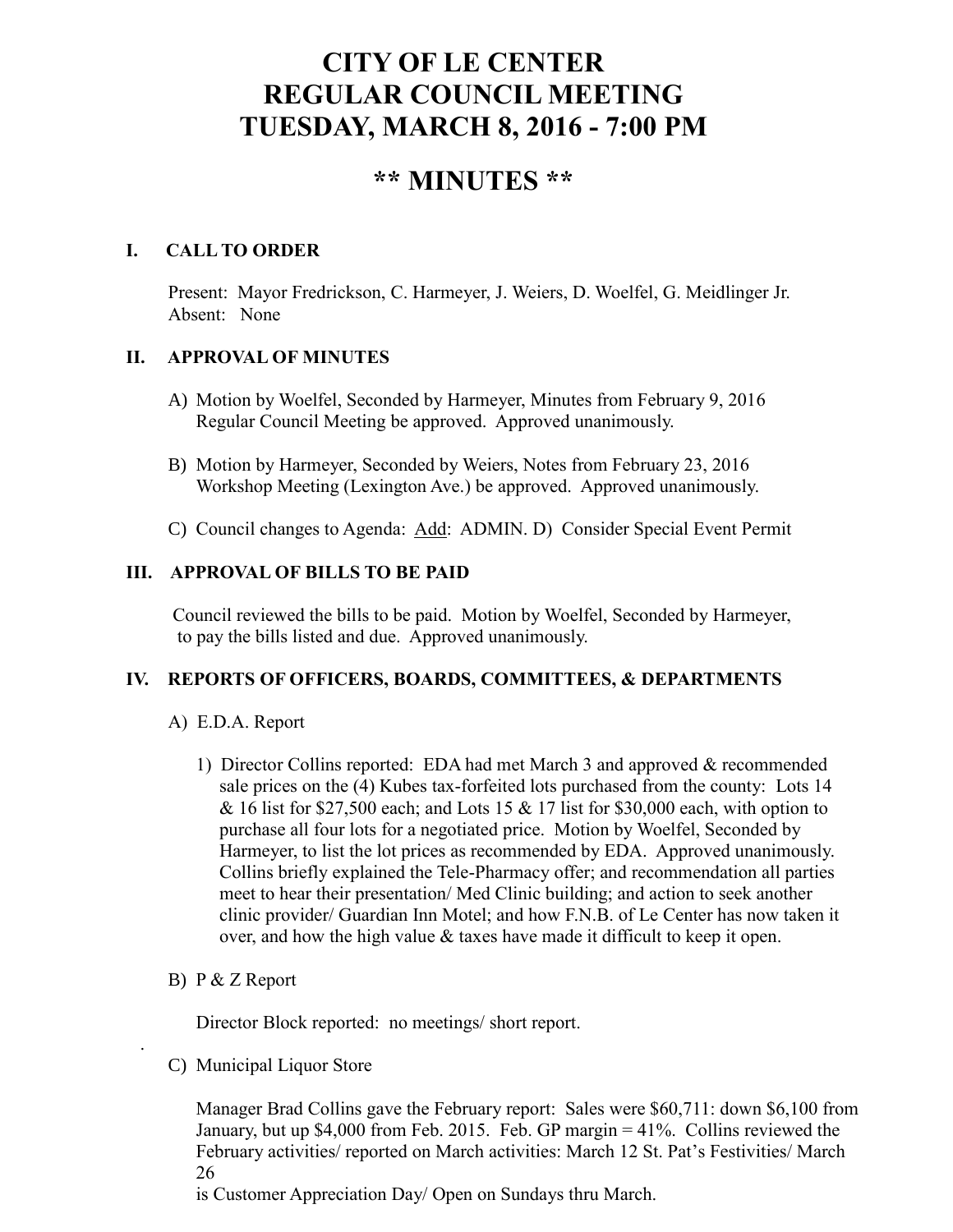Mayor Fredrickson stated the liquor committee, liquor manager, and building inspector had met to discuss and plan the outside building repairs planned for this summer.

- 1) Administrator Collins read the liquor hiring committee's recommendation for hiring a new assistant liquor manager; committee recommending Brenda M. Budin. Motion by Woelfel, Seconded by Meidlinger, to approve Ms. Budin as new assistant liquor store manager with a starting wage of \$13.75 per hour. Approved unanimously.
- 2) Mayor Fredrickson read the staff recommendation for the new liquor store cleaners; Tim Palmquist & Heather Henry for \$950 per month. Councilman Meidlinger was concerned about the increased costs vs. the cleaning duties involved. After some discussion: Motion by Woelfel, Seconded by Harmeyer, to approve the cleaners and the price. Approved by 4-1 vote; Councilman Meidlinger voting No.
- D) Police Department

Police Chief Pfarr reported on the police activities for month of February: 125 calls  $\omega$  2,497 miles patrolled/ total calls up 16%, total miles down 3% for 2016. Pfarr also reported: Quiet month/ still waiting for the new squad vehicle to be readied.

E) Water, Sewer, Streets, Parks Departments

Public Works Supt. Curt Roemhildt reported:

- Parks- skating rink is closed for the season/ poor season.
- Streets- town is swept for St. Pat's Celebration/ corn pile is gone.
- Sewer- Mar. 25 staff will be receiving an MPCA award on sewer plant compliance.
- Water- city water won  $1<sup>st</sup>$  Place in State "Best Drinking Water" category at the Minn. Rural Water Association state conference.
	- 1) Staff reported Well #1 was being repaired at the cost of \$33,500 + freight.
- F) Bolton & Menk Engineering
	- 1) Lexington Avenue Project update/ Engineer Hawbaker reported: CenterPoint Energy will start late April moving their gas lines; he sent them the sidewalk plan to help them/ April council meeting on schedule to "Approve Plans & Specs"/ will meet with county sheriff to discuss some of their issues (parking, traffic).

### **V. PUBLIC FORUM**

Mark Bartusek, Republican candidate for District 20 state senate position, spoke.

There were no petitions, requests, comments, or communications from the general public.